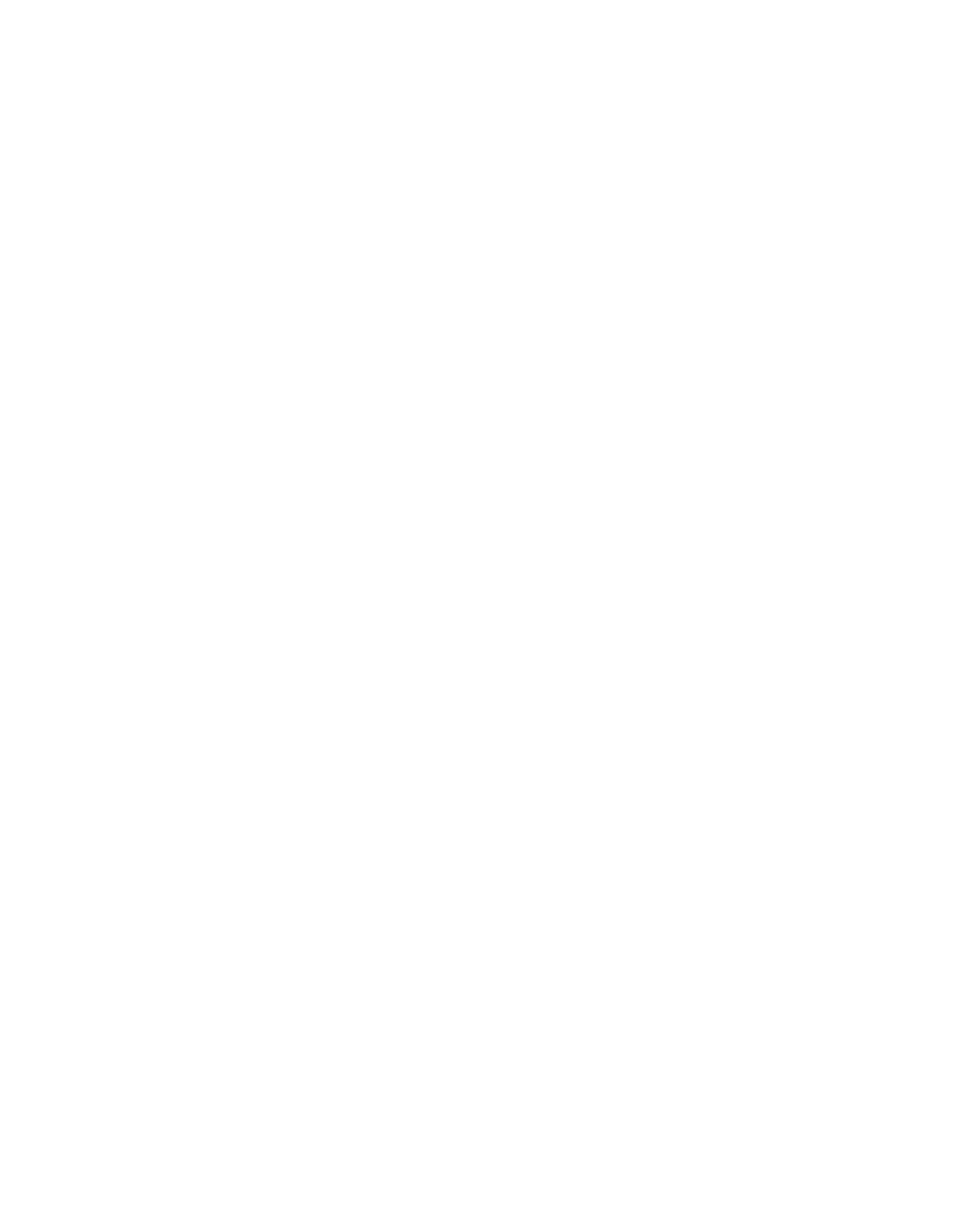# Appendix K – Glossary

Unless otherwise noted, definitions in this glossary were developed from text and figures in the Orange County Sanitation District (Sanitation District) 2017 Wastewater Collection and Treatment Facilities Master Plan.

Activated sludge. The activated sludge process, part of secondary treatment, is a biochemical method of treating wastewater that uses bacterial microorganisms and aeration to remove organic matter and other pollutants from the waste liquid. The basic components of an activated sludge system are an aeration tank (also referred to as an "activated sludge basin" or "activated sludge reactor"), where untreated wastewater is mixed with microorganisms to create a biological flocculant; a settling tank (or "secondary clarifier") for separation of solids from treated wastewater; and return activated sludge (RAS) equipment that transfers settled sludge from the clarifier back into the influent of the aeration tank to re-seed new sewage. <sup>1</sup> Activated sludge that is not returned to the tanks for further use is referred to as waste activated sludge (WAS), which is pumped away for **solids treatment**. The Sanitation District operates two activated sludge facilities at Reclamation Plant No. 1 (Plant 1), and one activated sludge facility at Reclamation Plant No. 2 (Plant 2).

# *Activated sludge basin*. See activated sludge.

# *Activated sludge reactor*. See activated sludge.

*Air jumper*. Air jumpers are short pipeline segments that carry foul air from depressed sections of sewer pipes built at lower elevations to avoid an obstacle such as a creek (also known as an inverted siphon). Without an air jumper, air must be released upstream of an inverted siphon, which can cause upstream odor emissions and an increase in deterioration of the sewer pipe material. When air jumpers are added to an inverted section of pipe, the foul air is returned to the sewer pipe downstream of the siphon rather than released upstream.

*Bleach station*. A bleach station is used for storage and application of chemical bleach for additional disinfection of wastewater effluent prior to disposal. The Sanitation District operates bleach stations at Plant 1 and Plant 2; the Plant 2 bleach station is also used to disinfect plant water.

*Blower*. A blower is a high-pressure mechanical fan used for directional air circulation. In wastewater treatment plants, blowers are typically used to supply air to the activated sludge basin.

*Carbon scrubber*. A carbon scrubber is a carbon-based air-filtration mechanism used to reduce emissions of foul odor from ventilated air by absorbing compounds responsible for the odor.

*Chemical dosing station*. A chemical dosing station is a facility positioned along a wastewater collection system or within a wastewater treatment facility that adds chemicals to wastewater for enhanced odor-control, biological treatment, or settling purposes.

*Chemical scrubber*. A chemical scrubber is an odor-control mechanism that removes contaminants from air by forcing the air through a packed structure with a large wet surface area, enabling contact between the gaseous air and chemically treated liquid.<sup>2</sup>

 $\overline{a}$ <sup>1</sup> International Water Association Publications. "Activated Sludge Process." Accessed January 2, 2020. https://www.iwapublishing.com/news/activated-sludge-process.

<sup>2</sup> Evoqua Water Technologies. "Chemical Scrubber Odor Control Systems." Accessed January 2, 2020. https://www.evoqua.com/ en/markets/Municipal\_Wastewater/Pages/chemical-scrubber-systems.aspx.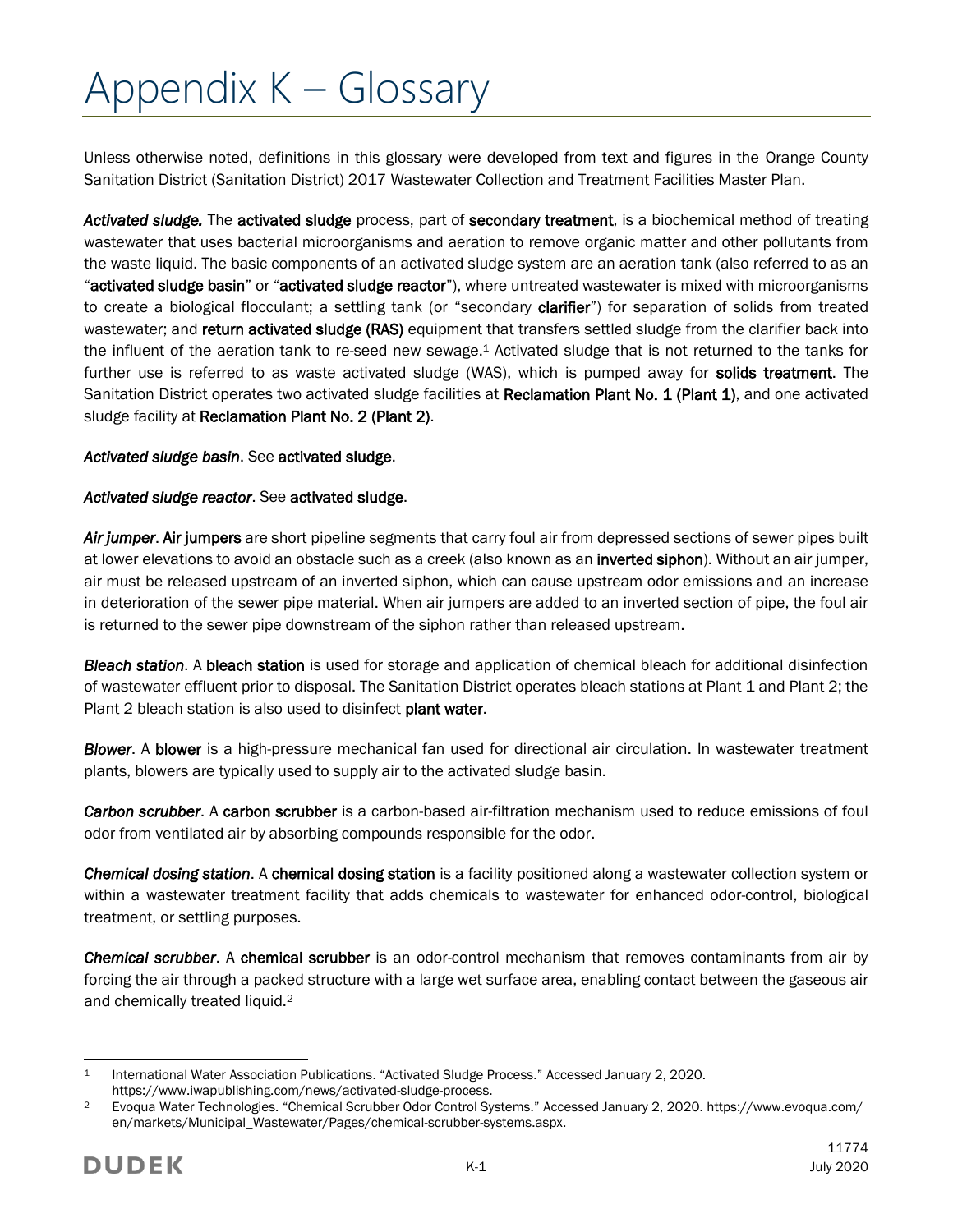*Chemically enhanced primary treatment*. Chemically enhanced primary treatment (CEPT) is the process of adding chemicals, such as ferric chloride, to wastewater influent to aid in coagulation and flocculation (i.e., settlement) of solids for removal from the treated liquid waste during primary treatment. At Plant 1, Primary Clarifiers 6-15 are equipped with ferric chloride and polymer feed facilities for CEPT.

*Clarifier*. A wastewater treatment clarifier is a tank in which solids settle out of suspension in liquid for removal. In the Sanitation District's system, **primary clarifiers** are used at Plant 1 to remove suspended solids in the primary wastewater treatment process, and secondary clarifiers are used at Plant 1 and Plant 2 in the activated sludge process.

*Collection system*. The Sanitation District's collection system (also referred to as conveyance system) is the extensive series of trunk sewer pipelines that transmits wastewater from its member cities and special districts to the treatment plants. A trunk line can either be a gravity main, when the wastewater is carried by gravity, or a force main, when the pipe leads from a pump station (also referred to as a lift station), a facility that mechanically transports the wastewater under pressure because gravity is insufficient to provide liquid flow. The Sanitation District's collection system also features inverted siphons, manholes, and flow diversion structures.

#### *Conveyance system*. See collection system.

*Cured-in-place pipe*. Cured-in-place pipe (CIPP) is a method of pipeline rehabilitation that involves installing a new pipeline lining inside an existing pipe. A felt liner saturated with thermal-curing resin is inverted into the pipe, which is then filled with hot water or steam to seal the liner against the interior of the pipe while simultaneously curing the resin, creating a sealed structural liner within the pipe.

#### *Digester*. See solids treatment.

#### *Digester gas*. See solids treatment.

*Dissolved air flotation thickener*. A dissolved air flotation thickener (DAFT) is a tank used to dewater and thicken sludge as part of the **solids treatment** process. The Sanitation District's Plant 1 features older DAFT facilities that were previously used to process waste activated sludge (WAS), which are now obsolete and may be either demolished or repurposed in coming years.

*Ductile iron pipe*. Ductile iron pipe is a type of metallic pipe material made of graphite-rich cast iron.<sup>3</sup>

*Effluent*. Effluent is the outgoing liquid in a wastewater treatment process.

*Flow diversion structure*. A flow diversion structure is an underground pipeline junction with a valve that can send wastewater flows in multiple directions to bypass certain facilities.

*Force main*. See collection system.

*Headworks*. See preliminary treatment.

 $\overline{a}$ <sup>3</sup> "Ductile iron." Accessed January 3, 2020. https://en.wikipedia.org/wiki/Ductile\_iron.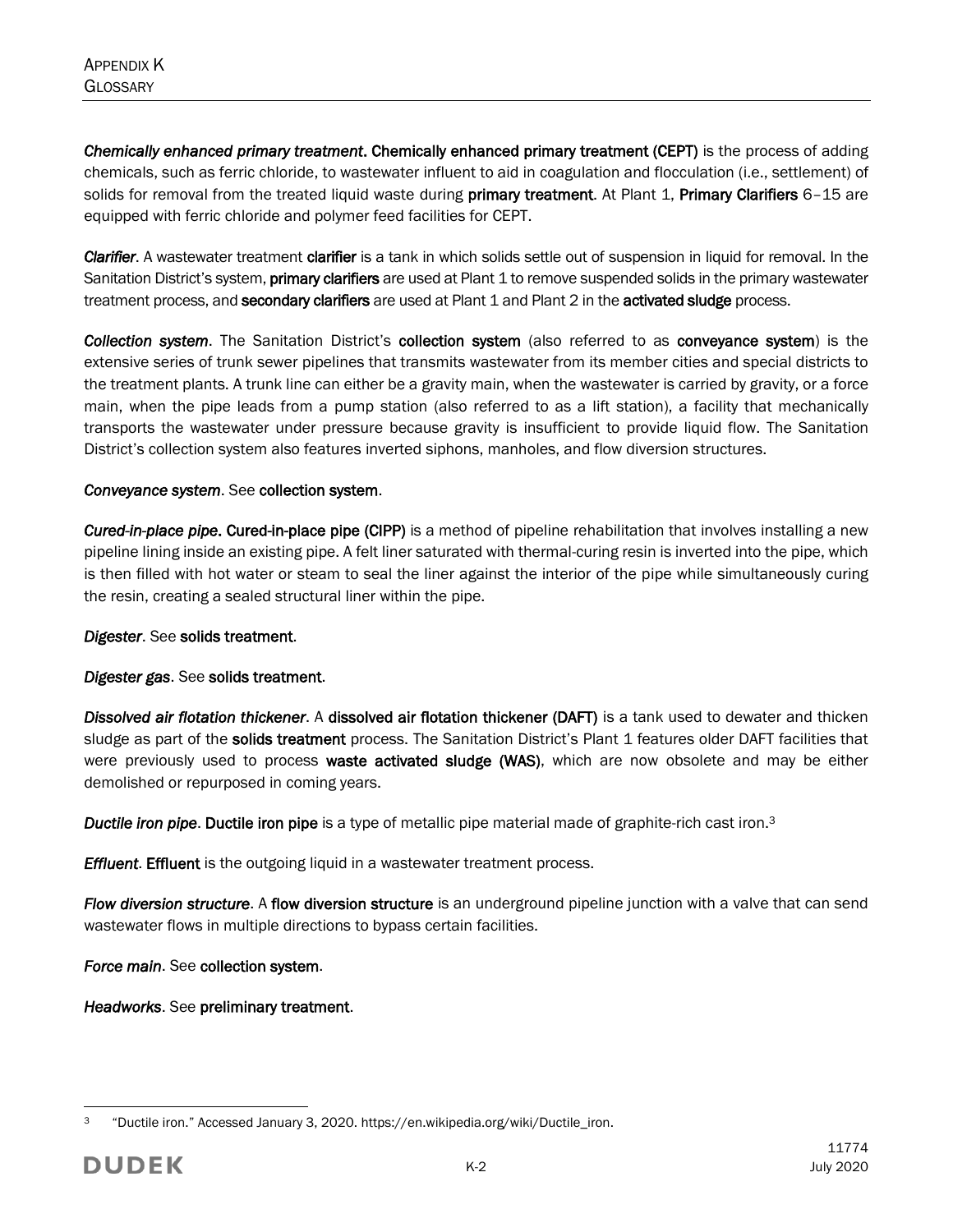*Horizontal directional drilling*. Horizontal directional drilling (HDD) is a trenchless method of installing underground pipe. A drilling rig staged on the ground surface bores a pilot hole that is filled with fluid, then a swiveling reamer is used to enlarge the hole to the size of the sewer pipe and the sewer pipe is pulled through the hole.

**Influent. Influent** is the incoming liquid in a wastewater treatment process.

*Interceptor*. An interceptor sewer is the portion of a collection system that connects main and trunk sewers with the wastewater treatment plant, thereby controlling the flow into the plant.<sup>4</sup>

# *Inverted siphon*. See air jumper.

Jack-and-bore. The jack-and-bore method of trenchless pipeline installation involves the use of a horizontal boring machine or auger to drill a hole, and a hydraulic jack to push a casing through the hole. As the boring proceeds, a steel-casing pipe is jacked into the hole; the pipeline then is installed in the casing. This method requires a jacking pit and a receiving pit.

*Launder*. A launder, or effluent launder, is a shallow trough that collects processed wastewater effluent from a tank, such as a clarifier, for transmittal to the next stage in the treatment process.

# *Lift station*. See collection system.

*Microtunneling*. Microtunneling is a trenchless method of pipe installation that may be used on Facilities Master Plan installation projects. Microtunneling features a small boring machine that is controlled remotely from the surface. Pipe is installed immediately behind the boring machine. When using the microtunneling method, no workers are in the tunnel, although workers might need to enter to repair equipment. Microtunneling can be used below the water table in certain soil types.

*Mixed liquor*. Mixed liquor is the mixture of wastewater and microrganisms in an activated sludge basin.

*Mixed liquor return*. A mixed liquor return (MLR) is a pumping system that transmits mixed liquor from the end of the activated sludge basin to the beginning of the activated sludge basin.

*Plant water*. Plant water is water used for various process purposes in the Sanitation District's treatment plants, including cooling, diluting/mixing, and cleaning. Treated effluent from secondary treatment at Plant 1 is carried by the Plant Water Pump Station.

*Preliminary treatment*. Preliminary treatment is the initial stage of treating wastewater at a treatment plant, in which solids such as sticks, stones, grit, and sand are removed from the wastewater stream to protect and reduce wear on the downstream process equipment, preparing effluent for **primary treatment**.<sup>5</sup> The equipment performing this work is called the headworks. At the Sanitation District's Plant 1, for instance, Headworks No. 2 (HW2) provides all the preliminary treatment under normal operation, and the older Headworks No. 1 is used only during extreme wet weather events. HW2 includes four mechanically cleaned bar screens and five aerated grit-removal chambers.

 $\overline{a}$ <sup>4</sup> King County. "Protecting Our Waters Glossary of Terms." Accessed January 2, 2020. https://www.kingcounty.gov/ services/environment/wastewater/cso/library/glossary/h-l.aspx,

Water and Wastes Digest. "Headworks: Removing Inorganics and Preventing Wear." Accessed January 3, 2020. https://www.wwdmag.com/grit-removal-equipment/headworks-removing-inorganics-and-preventing-wear.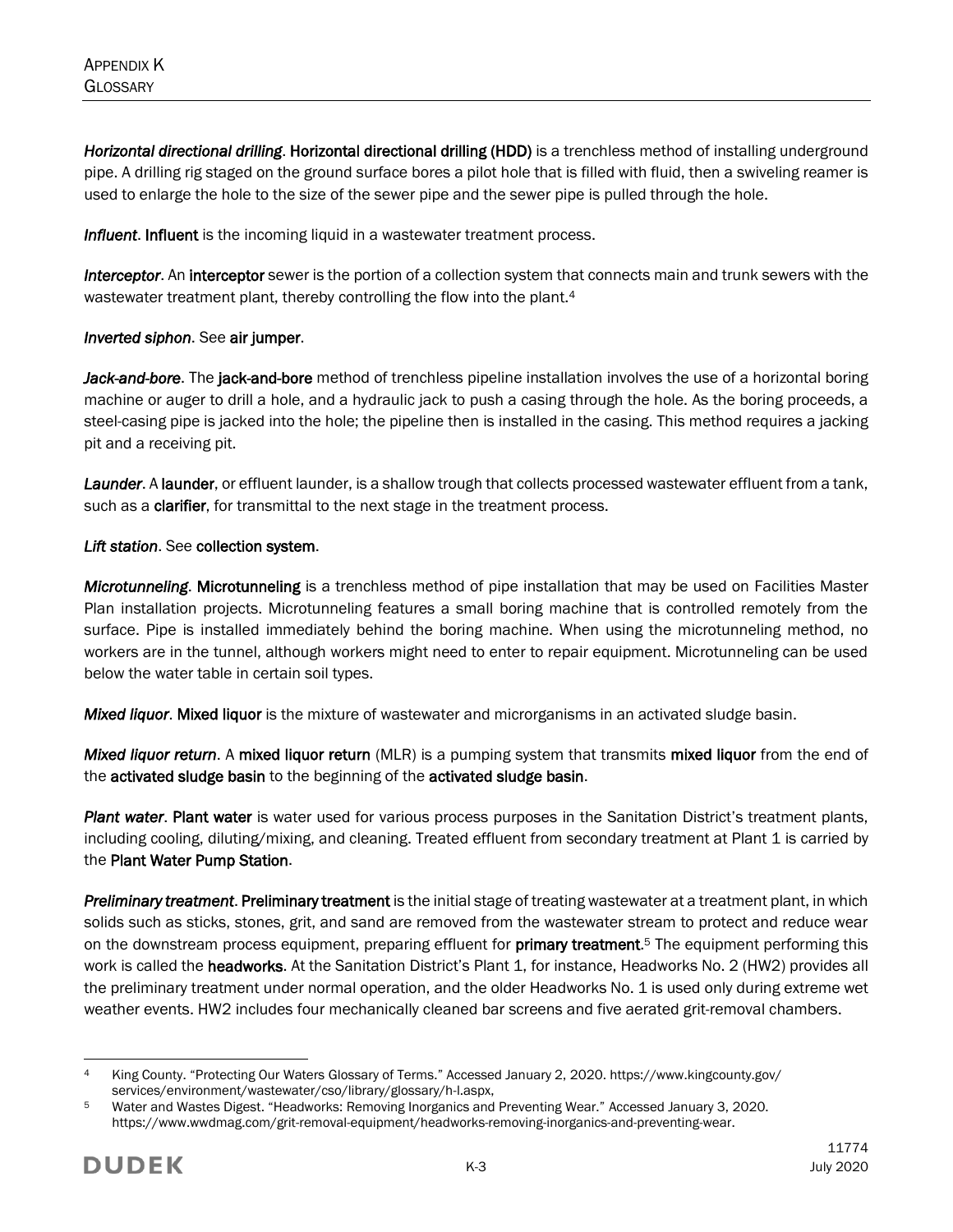#### *Primary clarifier*. See clarifier.

#### *Primary sedimentation basin*. See primary treatment.

*Primary treatment*. Primary treatment is the stage in the wastewater treatment process following preliminary treatment, where primary clarifiers remove settleable and floatable solids from the liquid wastewater. Heavy organic material sinks to the bottom (as sludge), and light material (fats, oils, and greases) floats to the top (as scum).<sup>6</sup> Sludge and scum are sent to **digesters** for stabilization and disposal, and treated effluent is pumped into the secondary treatment system.

*Process control system*. The process control system is the complex assembly of equipment used to operate the Sanitation District's plants and collection system, housed at both Plant 1 and Plant 2. The Sanitation District operates a Supervisory Control and Data Acquisition (SCADA) system for the treatment plants and pump stations. SCADA includes hardware, software, computer servers, and various control equipment located throughout the plant facilities, as well as fiber-optic cable used for communications.

#### *Pump station*. See collection system.

*Reinforced concrete pipe*. Reinforced concrete pipe (RCP) is a type of pipe material made of pre-cast concrete poured around steel rebar for added strength and support.

#### *Return activated sludge (RAS).* See activated sludge.

*Scum*. See primary treatment and secondary treatment.

#### *Secondary clarifier*. See clarifier.

*Secondary treatment*. Secondary treatment is the stage in the treatment process following primary treatment in which organic matter is removed from the waste stream by biochemical processes. The principal techniques used in secondary treatment are the trickling filter and activated sludge, both of which are employed at the Sanitation District's treatment plants. A trickling filter is a process in which liquid waste is slowly trickled over a bed of media that enables the formation of biomass composed of organisms that feed upon and remove waste from the water being treated. Activated sludge is a method of treating wastewater that uses bacterial microorganisms and aeration to remove organic matter and other pollutants from the waste liquid. The basic components of an activated sludge system are an aeration tank (also referred to as an "activated sludge basin" or "activated sludge reactor"), where untreated wastewater is mixed with the microorganisms to create a biological flocculant; a settling tank (or "clarifier") for separation of solids (e.g., scum and sludge) from treated wastewater; and return activated sludge (RAS) equipment that transfers settled sludge from the clarifier back into the influent of the aeration tank to reseed new sewage.<sup>7</sup> Activated sludge that is not returned to the tanks for further use is referred to as waste activated sludge (WAS), which is pumped away for solids treatment.

#### *Sludge*. See primary treatment and secondary treatment.

#### *Sludge thickening centrifuge*. See solids treatment.

 $\overline{a}$ <sup>6</sup> King County Wastewater Treatment Division. "Wastewater Treatment Process." Accessed January 3, 2020. https://your.kingcounty.gov/dnrp/library/wastewater/wtd/about/WestPoint/0909WP\_BrochureWebProcess.pdf,

<sup>7</sup> International Water Association Publications. "Activated Sludge Process." Accessed January 2, 2020. https://www.iwapublishing.com/news/activated-sludge-process.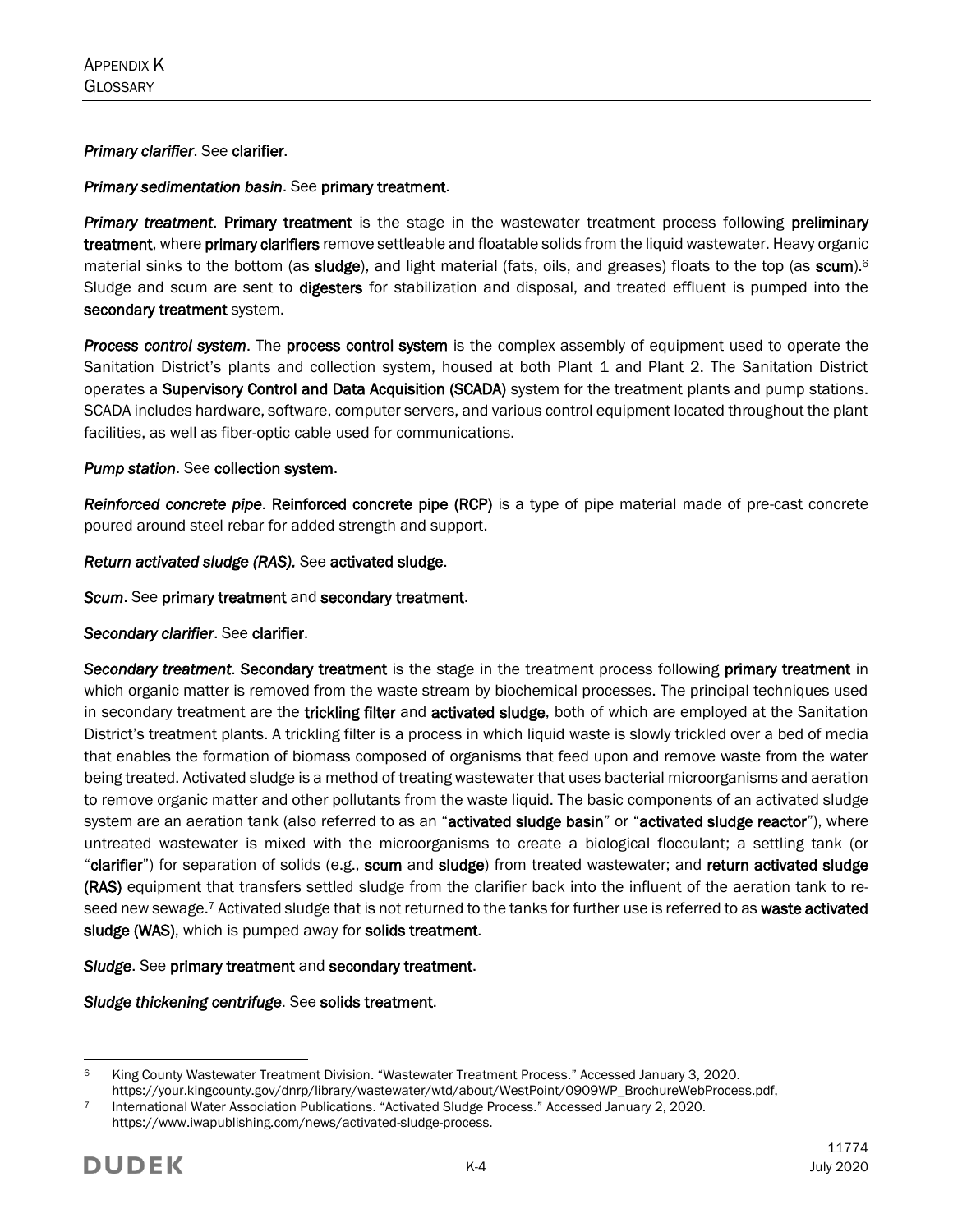*Sodium bisulfite station*. A sodium bisulfate station is used to dose effluent wastewater with sodium bisulfate for additional dechlorination of effluent prior to discharge. The Sanitation District operates a sodium bisulfate station at Plant 2.

*Solids treatment*. Solids treatment is the process of stabilizing solid byproducts of wastewater treatment and preparing them for reuse or disposal. The main component of solids treatment is a digester, a tank that receives and treats sludge and scum. The Sanitation District's digesters at Plant 1 and Plant 2 use single-stage mesophilic anaerobic sludge digestion, which is a process whereby microorganisms break down biodegradable material in the absence of oxygen.<sup>8</sup> After processing in the digesters, sludge is sent through **sludge thickening centrifuges** that spin the material at high speeds to produce sludge that is the consistency of tar. This substance is then transferred to sludge dewatering centrifuges that remove liquid waste before disposal. Dewatered sludge cake is stored on site in silos before being transferred off site for reuse. Gas byproducts of the digestion process, referred to as digester gas, are stored in tanks and then compressed and dried by running chilled plant water through a heat exchanger. This gas can then be used as fuel for electricity production at the plants, while excess heat produced in the process is used for digester heating and other needs. Excess gas that has been compressed can be disposed of by highpressure flares. A 5-mile-long Interplant Gas Line connects the high-pressure gas systems of Plant 1 with those of Plant 2. This provides temporary storage of digester gas; allows the gas production to be split between the plants' electrical generation facilities; and buffers spikes in gas production, reducing the need for flaring.

#### *Supervisory control and data acquisition (SCADA)*. See process control system.

*Trickling filter*. A trickling filter is part of the secondary treatment process in which liquid waste is slowly trickled over media, such as stones, corrugated plastic, or synthetic materials, that enable the formation of biomass composed of organisms that feed upon and remove wastes from the water being treated.<sup>9</sup>

#### *Trunk sewer*. See collection system.

*Vitrified clay pipe*. Vitrified clay pipe (VCP) is a pipe material composed of a blend of clay and shale and hardened by exposure to high temperature, similar to ceramic.<sup>10</sup>

# *Waste activated sludge (WAS)*. See activated sludge.

*Waste side-stream*. In the wastewater treatment context, a waste side-stream is any other type of water flow that is not part of the waste stream collected and processed in the enclosed treatment process. This includes plant process water, building drains, and surface storm water. The Sanitation District captures waste side-stream water at both its plants, and pumps the water into its system for treatment, minimizing off-site runoff.

Wet well. A wet well is a basin in a pumping system that collects the liquids that will be pumped out.

 $\overline{a}$ 8 "Anaerobic digestion." Accessed January 3, 2020. https://en.wikipedia.org/wiki/Anaerobic\_digestion.<br>8 Sacramento State University Office of Water Programs "Glossary of Water and Wastewater Terms "Ac

Sacramento State University Office of Water Programs. "Glossary of Water and Wastewater Terms." Accessed January 2, 2020. https://www.owp.csus.edu/glossary/.

<sup>10</sup> "Vitrified clay pipe." Accessed January 3, 2020. https://en.wikipedia.org/wiki/Vitrified\_clay\_pipe.